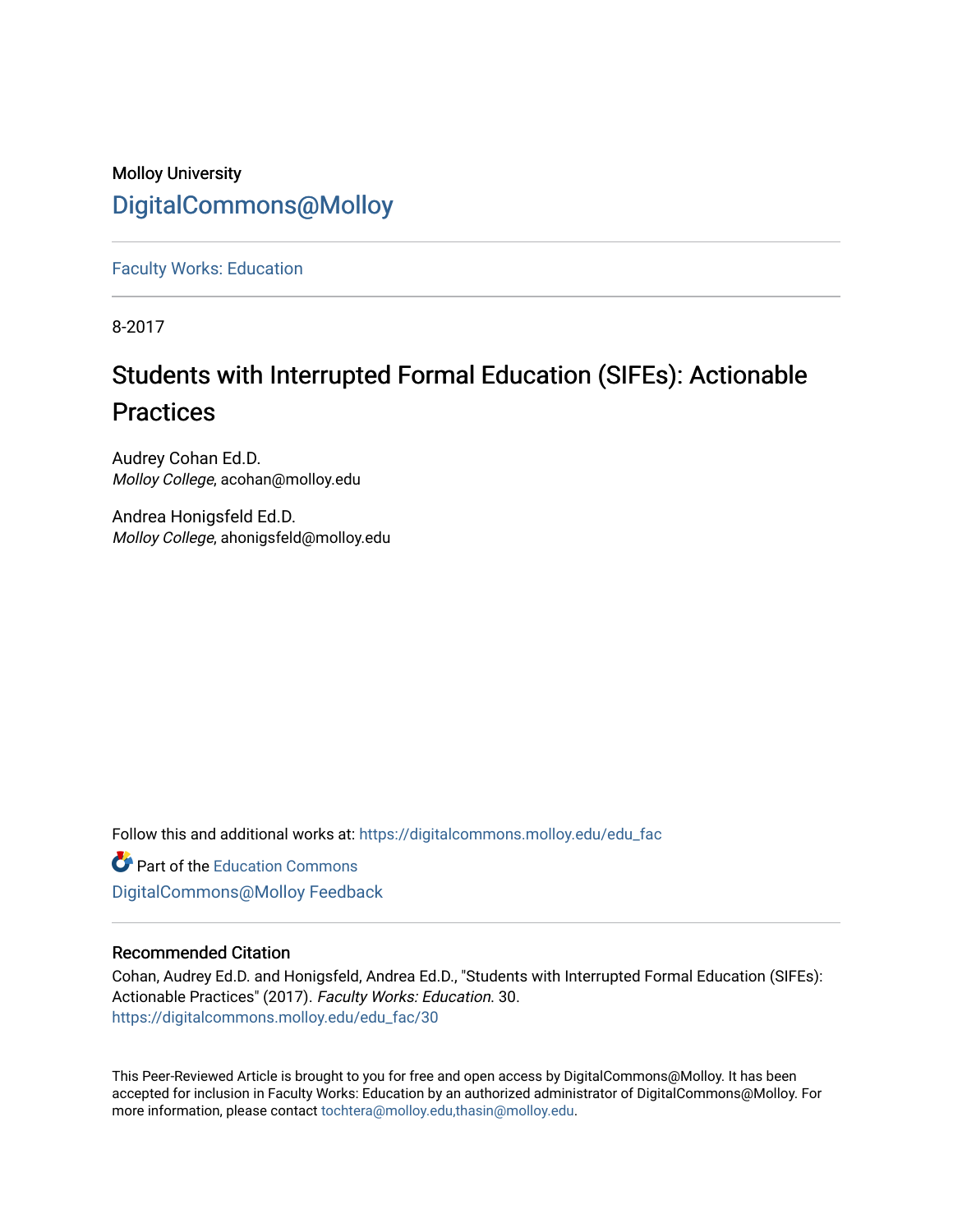# *NABE Journal of Research and Practice* **2017 Volume 8 (1)**



Published under the authority of:



**NATIONAL ASSOCIATION FOR BILINGUAL EDUCATION**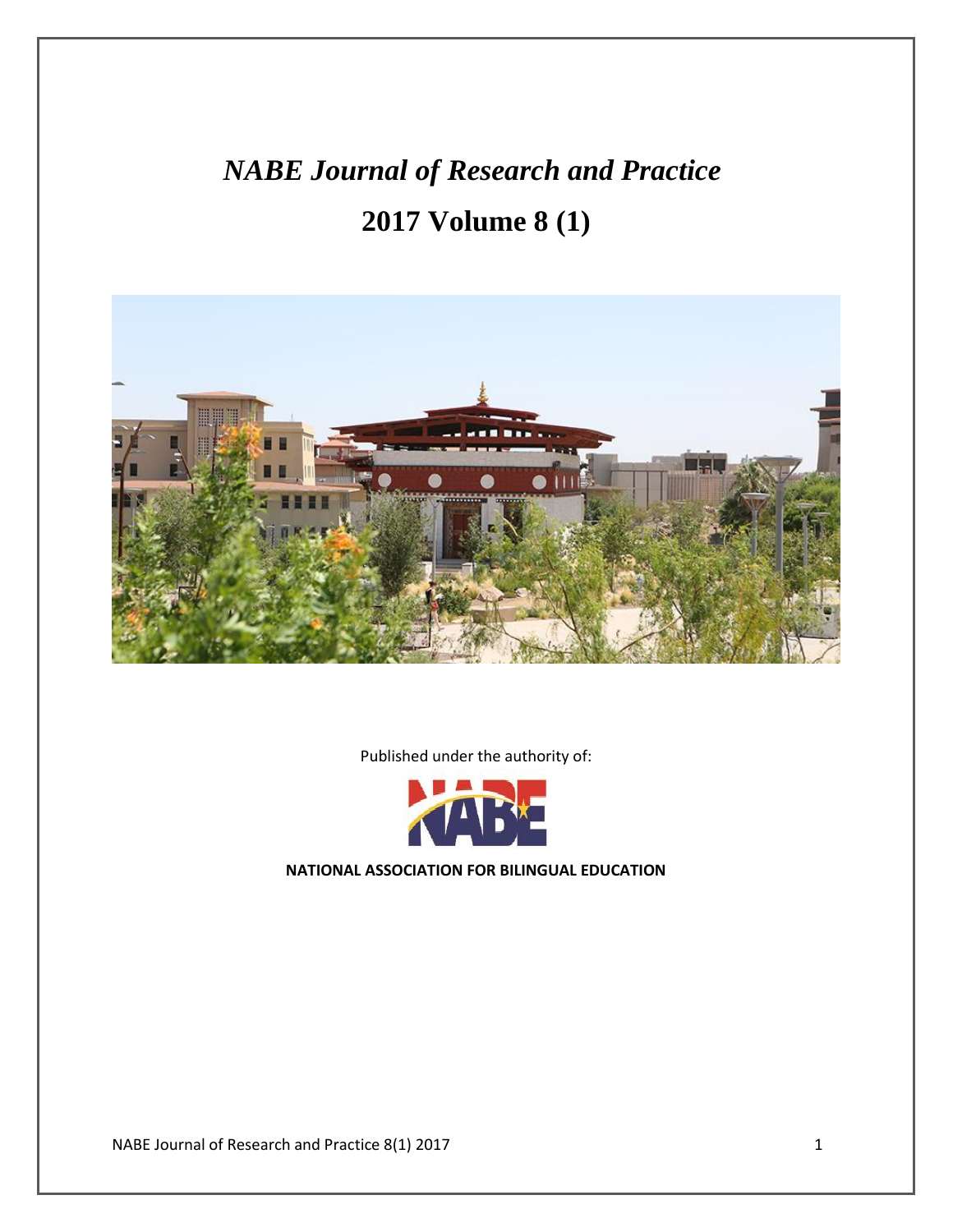



### **EDITOR**

Dr. Josefina Villamil Tinajero *The University of Texas at El Paso*

### **CO-EDITOR**

Dr. Virginia Vinuesa Benítez *Universidad Rey Juan Carlos Madrid, Spain*

### **EDITORIAL ASSISTANT**

Cinthia Meraz Pantoja *The University of Texas at El Paso*

### **TECHNOLOGY/LAYOUT AND DESIGN ASSISTANT**

Jerry Urquiza *The University of Texas at El Paso*

### **EDITORIAL ADVISORY BOARD FOR CURRENT ISSUE**

Dr. Christine Clark *University of Nevada, Las Vegas*

Dr. Christian Faltis *University of California, Davis*

Dr. Belinda Bustos Flores *University of Texas at San Antonio*

Dr. Ana Gil Garcia *Northeastern Illinois University*

Dr. Nancy H Hornberger *University of Pennsylvania*

Dr. B. Gloria Guzman Johannessen *Texas State Univeristy*

Dr. John William Oller *University of Louisiana*

Dr. Carlos Julio Ovando *Arizona State Unviersity*

Dr. Yolanda N. Padron *Texas A&M University*

Dr. Nilsa J. Thorsos *National University*

Dr. Maria Emilia Torres-Guzman, Emeritus *Columbia University*

> Dr. Guadalupe Valdes *Stanford University*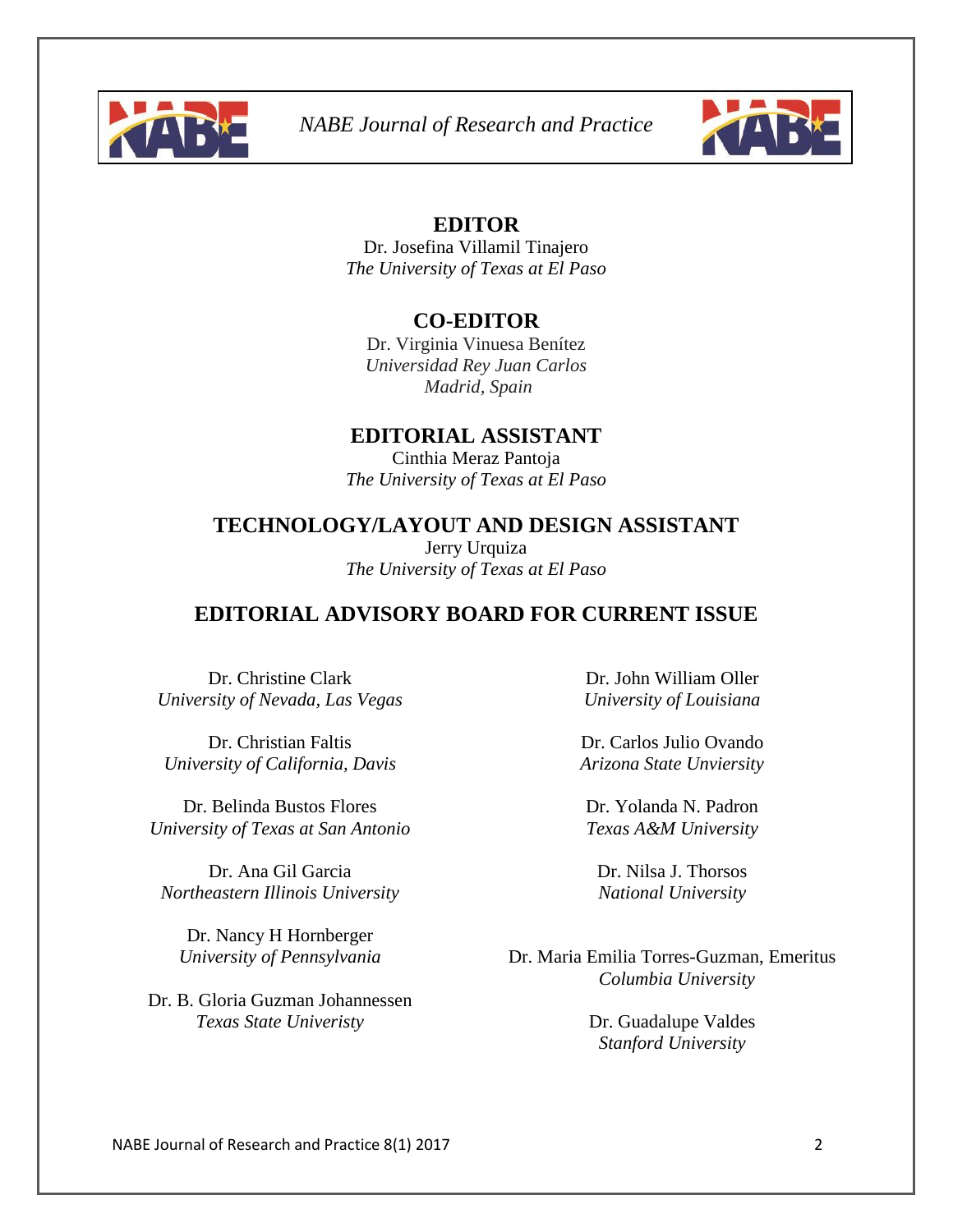



### **EDITORIAL ADVISORY BOARD FOR CURRENT ISSUE, CONTINUED**

Dr. Virginia Parker Collier *George Mason University*

Dr. Mary Carol Combs *University of Arizona*

Dr. Sharon H Ulanoff *California State University, Los Angeles*

> Dr. Jo Worthy *University of Texas, Austin*

Dr. H Prentice Baptiste *New Mexico State University*

Dr. Rudolfo Chávez *New Mexico State University*

Dr. Myriam N. Torres *New Mexico State University*

Dr. Barbara Jean Merino *University of California, Davis*

Dr. Elaine Horwitz *University of Texas at Austin*

> Dr. Kendall King *University of Minnesota*

Dr. Hermán S. García *New Mexico State University*

Dr. Rossana Margot Boyd *University of North Texas*

Dr. Maggie Beddow *California State University*

Dr. Maria Coady *University of Florida*

Dr. Maria Guadalupe De La Colina *Texas State University*

> Dr. Ester J. de Jong *University of Florida*

Dr. Leila Flores-Duenas *University of New Mexico*

Dr. Lucila D. Ek *University of Texas at San Antonio*

> Dr. Miguel Fernandez *Chicago State University*

Dr. Shanan Holly Fitts *Appalachian State University*

Dr. Diane W Gomez *Manhattanville College*

Dr. Luis Huerta-Charles *New Mexico State University*

> Dr. Toni Griego Jones *University of Arizona*

Dr. Shirley J Mills *University of Texas Rio Grande Valley*

Dr. Ngoc-Diep T Nguyen *Northeastern Illinois University*

Dr. Mariana Pacheco *University of Wisconsin, Madison*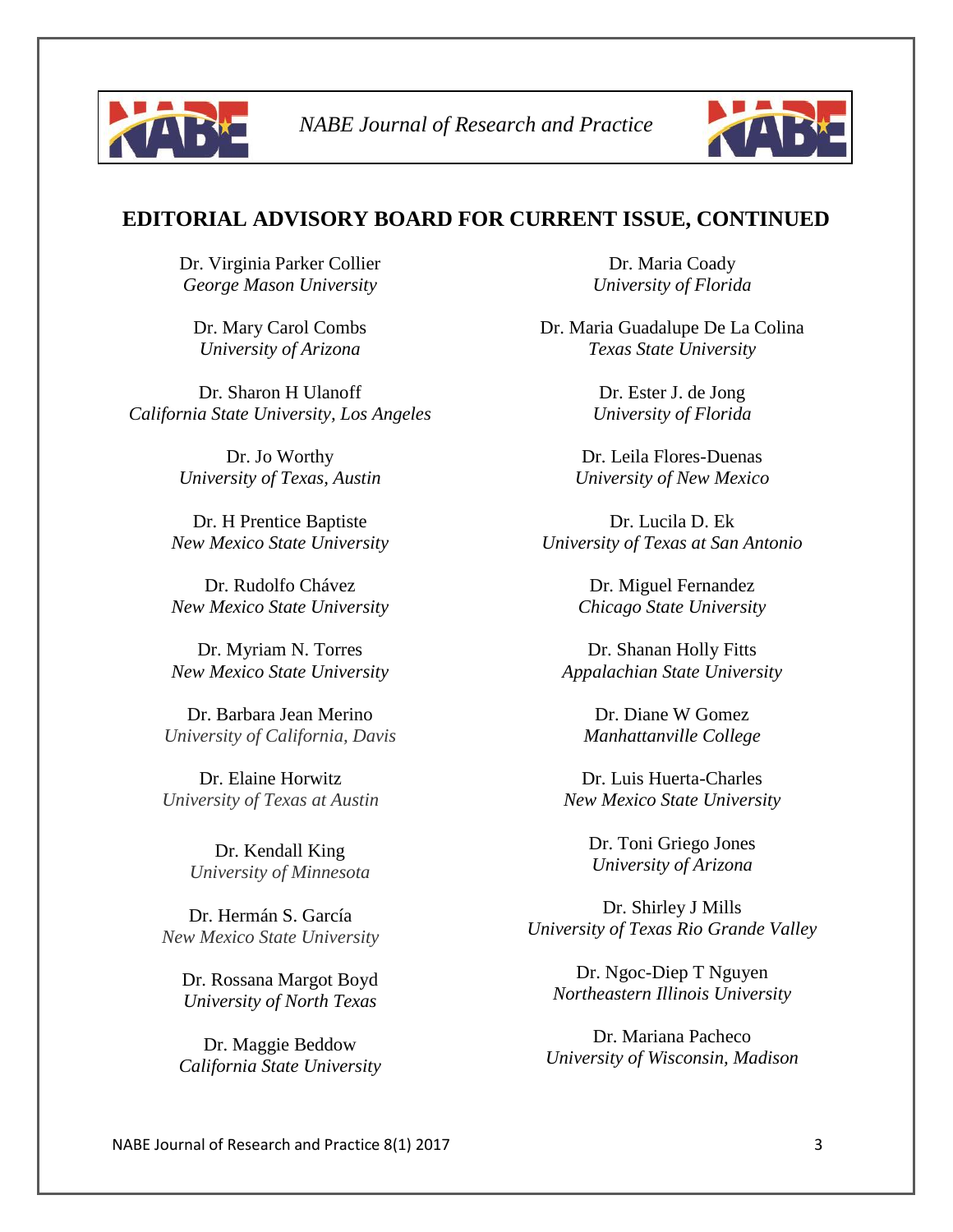



### **EDITORIAL ADVISORY BOARD FOR CURRENT ISSUE, CONTINUED**

Dr. Claudia Peralta *Boise State University*

Dr. Mariela Aime Rodriguez *University of Texas at San Antonio*

> Dr. Arturo Rodriguez *Boise State University*

Dr. Eliana DeLas Rojas *University of Connecticut*

Dr. Wayne E. Wright *University of Texas at San Antonio*

> Dr. Anne E Campbell *Fairfield University*

Dr. Marilee Coles-Ritchie *Westminster College*

Dr. Lida J. Uribe-Flórez *New Mexico State University*

Dr. Maria Banda Roberts *University of Texas Rio Grande Valley*

Dr. Howard Smith *University of Texas - San Antonio*

Dr. Anita C Hernandez *New Mexico State University*

Dr. Mary Esther Soto Huerta *Texas State University*

Dr. Jamilah R. Jor'dan *Chicago State University*

Dr. Carol Evans *University of Arizona*

Dr. Antonette Aragon *Colorado State University*

Dr. Alma Linda Contreras-Vanegas Sam *Houston State University*

> Dr. Robin Danzak *Sacred Heart University*

Dr. Lauren Dill *Texas A&M University*

Dr. Patricia Rice Doran *Towson University*

Dr. Annette Torres Elias *Texas Wesleyan University*

Dr. Edith Esparza-Young *Texas A&M University, San Antonio*

Dr. Sue Feldman *Lewis & Clark Graduate School*

Dr. Esther Victoria Garza *Texas A&M University-San Antonio*

Dr. Ricardo González-Carriedo *University of North Texas*

Dr. Fred Guerr*University of Texas Rio Grande Valley*

> Dr. Barbara J. Leys *Chicago State University*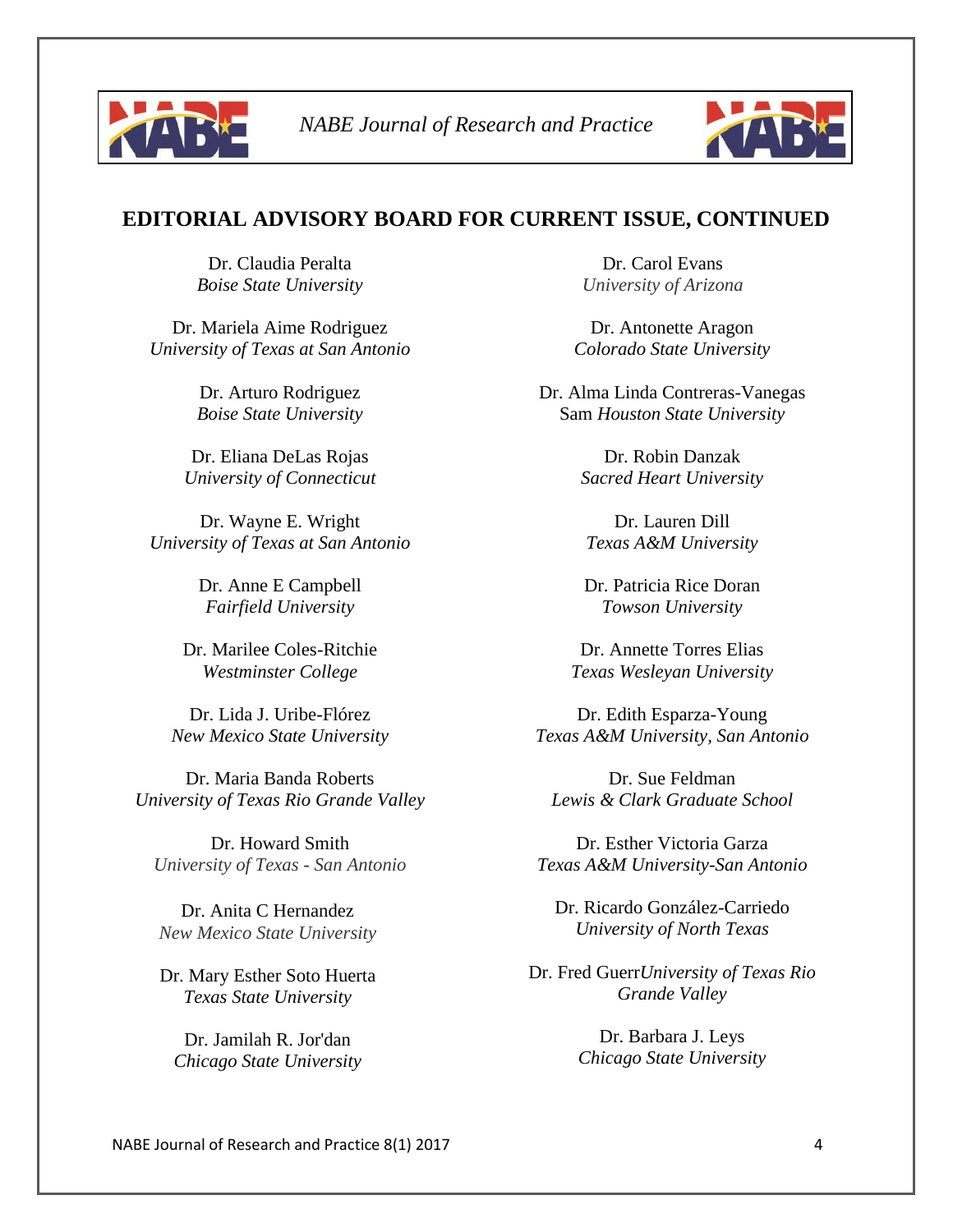



### **EDITORIAL ADVISORY BOARD FOR CURRENT ISSUE, CONTINUED**

Dr. Kristen Lindahl *University of Texas at San Antonio*

Dr. Audrey Figueroa *Murphy St. Johns University*

> Dr. Charise Pimentel *Texas State University*

Dr. Juana Maria Reyes *Chicago State University*

Dr. Peter Sayer *University of Texas at San Antonio*

Dr. Patriann Smith *University of Illinois at Urbana-Champaign*

> Dr. Mary Amanda Stewart *Texas Woman's University*

Dr. Kara Mitchell Viesca *University of Colorado Denver*

Dr. Ann Anderberg *Eastern Connecticut State University*

> Dr Sandra Quiñones *Duquesne University*

Dr. Juana Maria Reyes *Chicago State University*

Dr. Bravo A. Bravo *Santa Clara University*

Dr. Chris Milk Bonilla *University of Texas Rio Grande Valley*

> Dr. Hye K. Pae *University of Cincinnati*

Dr. Linda Prieto *University of Texas at Austin*

Dr. Lilliana Patricia Saldana *University of Texas at San Antonio*

Dr. Jorge L. Solis *The University of Texas at San Antonio*

Dr Nancy Vincent Montgomery *Southern Methodist University*

Dr. Julia Parra *New Mexico State University*

Dr Zulmaris Diaz *University of Texas Rio Grande Valley*

Dr. Susana E. Franco-Fuenmayor Texas A&M University

Dr. Amy Jennifer Heineke *Loyola University*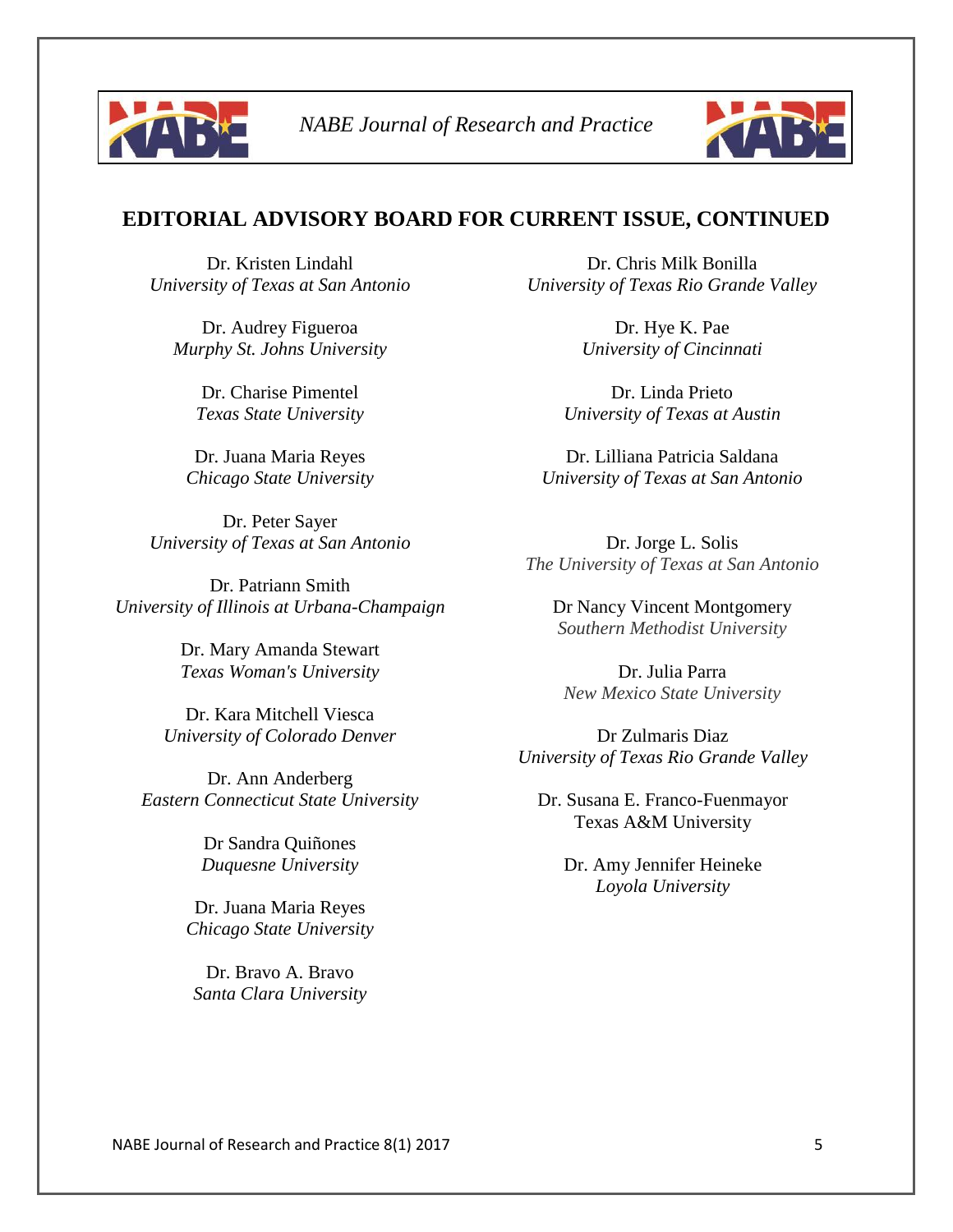



### **National Association for Bilingual Education**

### **2016-2017 Executive Board**

Dr. Minh-Ahn Hodge **President- Western Region Representative** *Tacoma SD*

Dr. Margarita P. Pinkos **Vice President- Eastern Region Representative** *Palm Beach County SD*

Dr. Josie Tinajero **Treasurer- Member-at-Large** *University of Texas at El Paso*

Dr. Rosanna Boyd **Secretary-Member-at-Large** *University of North Texas*

Dr. María G. Arreguín-Anderson **Central Region Representative**  *University of Texas at San Antonio*

Dr. Anita Pandey **Eastern Region Representative** *Morgan State University*

Dr. Leo Gómez **Central Region Representative** *University of Texas Rio Grande Valley*

> Dr. Luis F. Cruz **Member-at-Large** *Baldwin Park USD*

Myrna Reyna **Parent Representative** *Region 10*

Dr. Santiago V. Wood **National Executive Director**

> Nilda M. Aguirre **Deputy Director**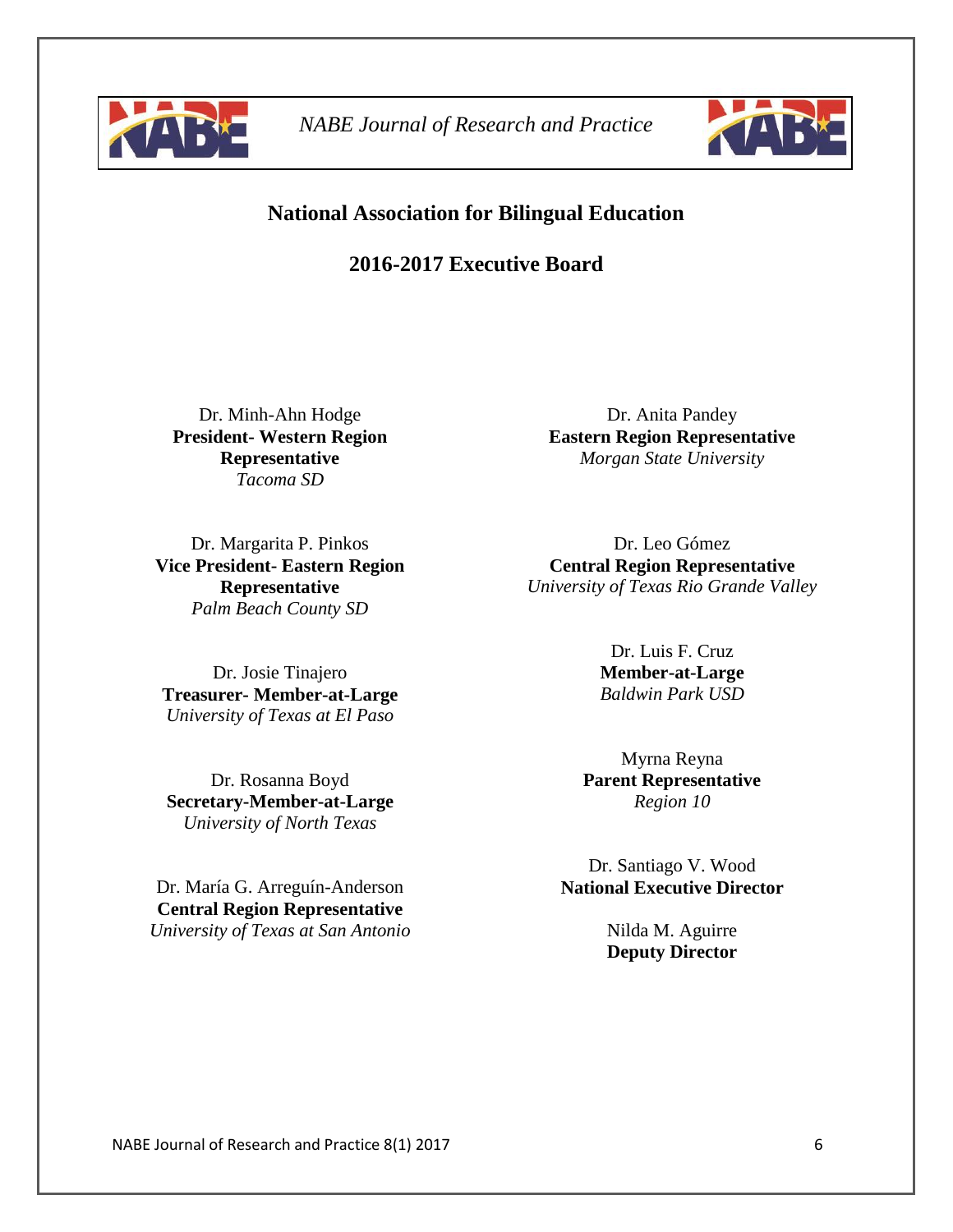



### **A Letter from the Editor and Co-Editor**

In this issue of the *NABE Journal of Research and Practice*, members of the bilingual community continue to document and disseminate the outstanding work and research taking place in universities and school campuses acrossthe nation and internationally as they engage in activities associated with NABE's mission to advocate for bilingual and English learners and families, and cultivate a multilingual multicultural society by promoting policy, programs, pedagogy, research and professional development that yield academic success. All of these themes are addressed in Volume 8.

Volume 8 includes ten outstanding articles in both English and Spanish that focus on a variety of timely topics, including: (1) preparing a community for two-way immersion; (2) language transfer in dual immersion program; (3) students with interrupted formal education; (4) teachers' perceptions of mainstreaming and ESOL classroom teaching; and (5) negotiating co-teaching identities, among others relevant topics. The issue includes two outstanding articles written in Spanish, *Inmersión lingüistica para profesores AICOLE: Un enfoque comunicativo y práctico* by Dra Virginia Vinuesa Benítez and Xavier Gisbert Da Cruz of Madrid, Spain, and Más allá de poly, multi, trans, pluri, bi*: ¿De qué hablamos cuando hablamos del translingüismo1? by Drs. Blanca Caldas and Christian Faltis.*

This issue would not be possible without individuals who were successful in having their manuscripts accepted for publication—representing a 30% acceptance rate for Volume 8. Their work reflects the successful, informative and innovative research currently underway in sites across this nation and beyond. The presentation of articles in this issue would not be possible without the dedicated professionals involved with the publication of this Volume. Special thanks are due to members of the Editorial and Review Boards for their assistance in reviewing manuscripts in a timely manner. Special thanks are also due to our Editorial Assistant, Cinthia Meraz Pantoja, a graduate student at UTEP.

Lastly, we welcome Dr. Virginia Vinuesa Benítez as co-editor of the NJRP. Dr. Vinuesa Benítez is a professor at the Universidad Rey Juan Carlos 1 in Madrid, Spain where she teaches courses in bilingual education in the teacher preparation program.

Dr. Josefina (Josie) V. Tinajero, Editor Dr. Virginia Vinuesa Benítez, Co-Editor June 2017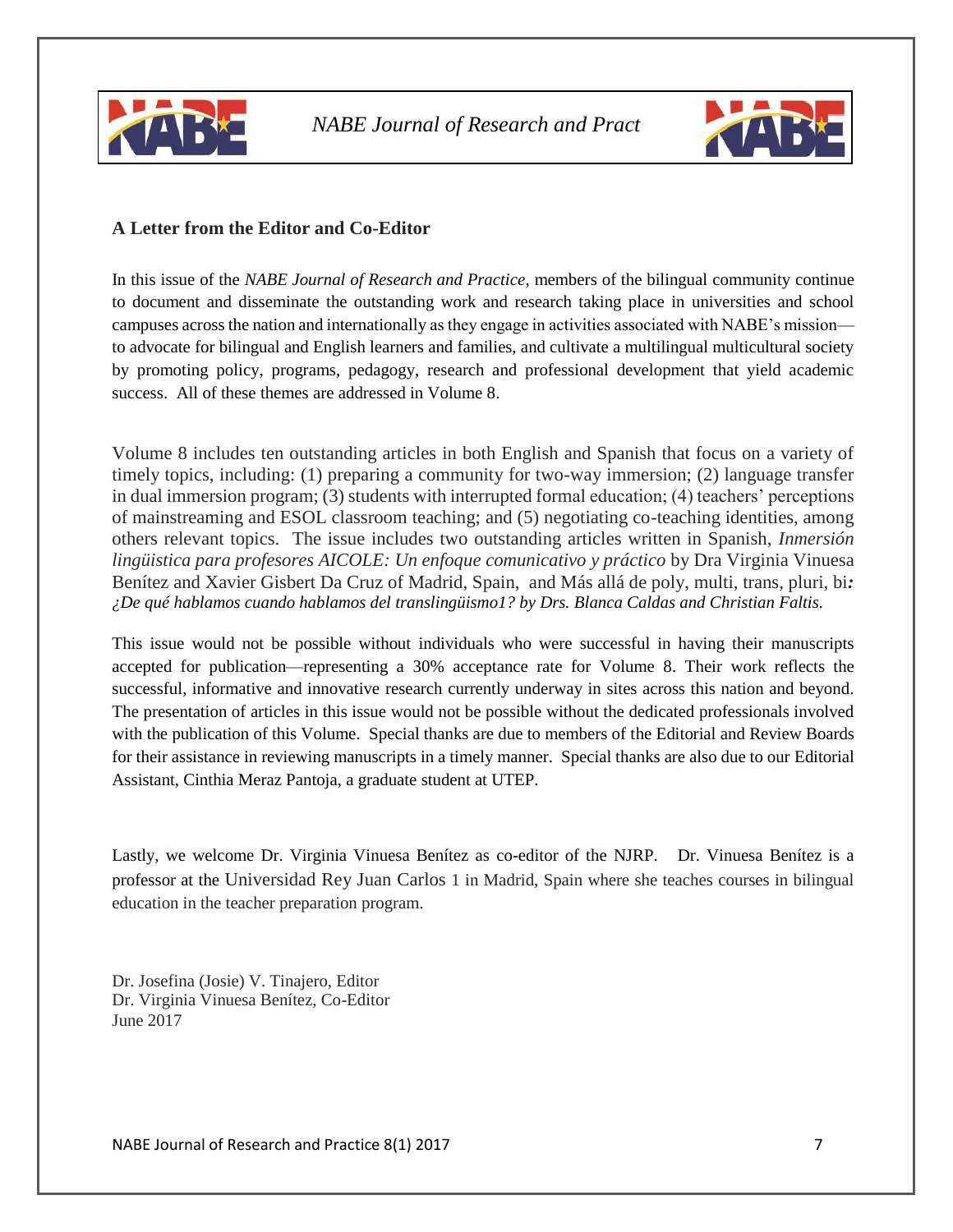



### **Students with Interrupted Formal Education (SIFEs): Actionable Practices**

**Audrey Cohan, Ed. D. Molloy College, Rockville Centre, NY**

**Andrea Honigsfeld, Ed. D. Molloy College, Rockville Centre, NY**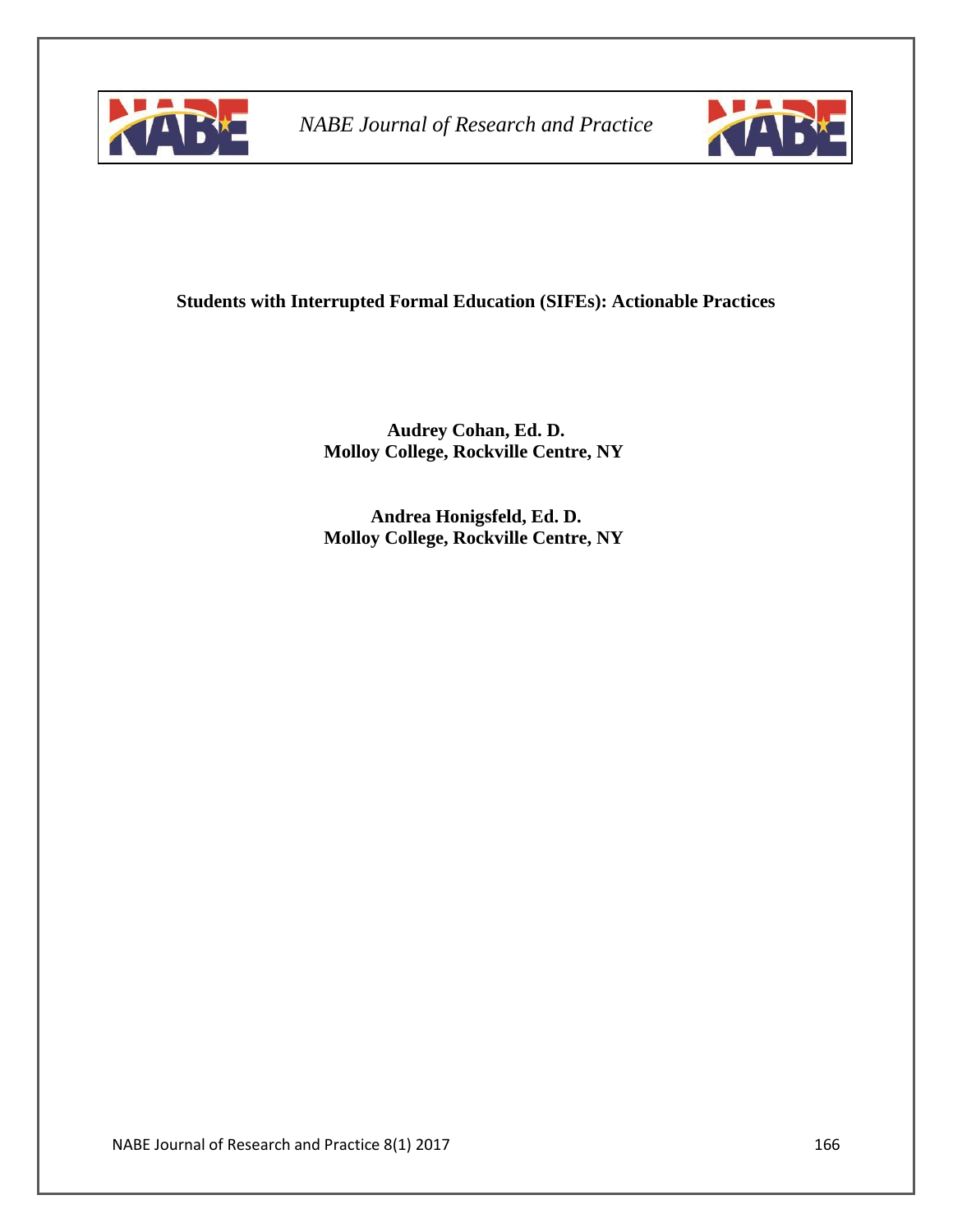#### **Abstract**

Students with Interrupted Formal Education (SIFE) are underrepresented in the professional literature. The purpose of this research brief is to contribute to an emerging line of research by documenting the variable of existing programs which were created specifically to meet the unique needs of the growing SIFE population. The delivery models and actionable practices for SIFEs reported in this paper are a result of a year-long study conducted in three diverse, near-urban school districts. An analysis of the programs and recognition of their strengths and weaknesses, as well as their documented impact, benefit, and success for learning were considered. Findings indicated that with strong teacher involvement, district-wide planning, access to quality materials, and a keen understanding of the cultural and economic circumstances of the SIFE population, academic success is achievable. This study adds significantly to the emerging scholarly dialogue noting which factors support successful SIFE programs, while acknowledging the unique cultural and academic needs of SIFEs (Marshall & DeCapua, 2013).

*Keywords:* Students with Interrupted Formal Education (SIFE), Students with Limited or Interrupted Formal Education (SLIFE), high-needs population, English Language Learners (ELLs), Mutual Adaptive Learning Paradigm: Teacher Planning Checklist (MALP), service delivery model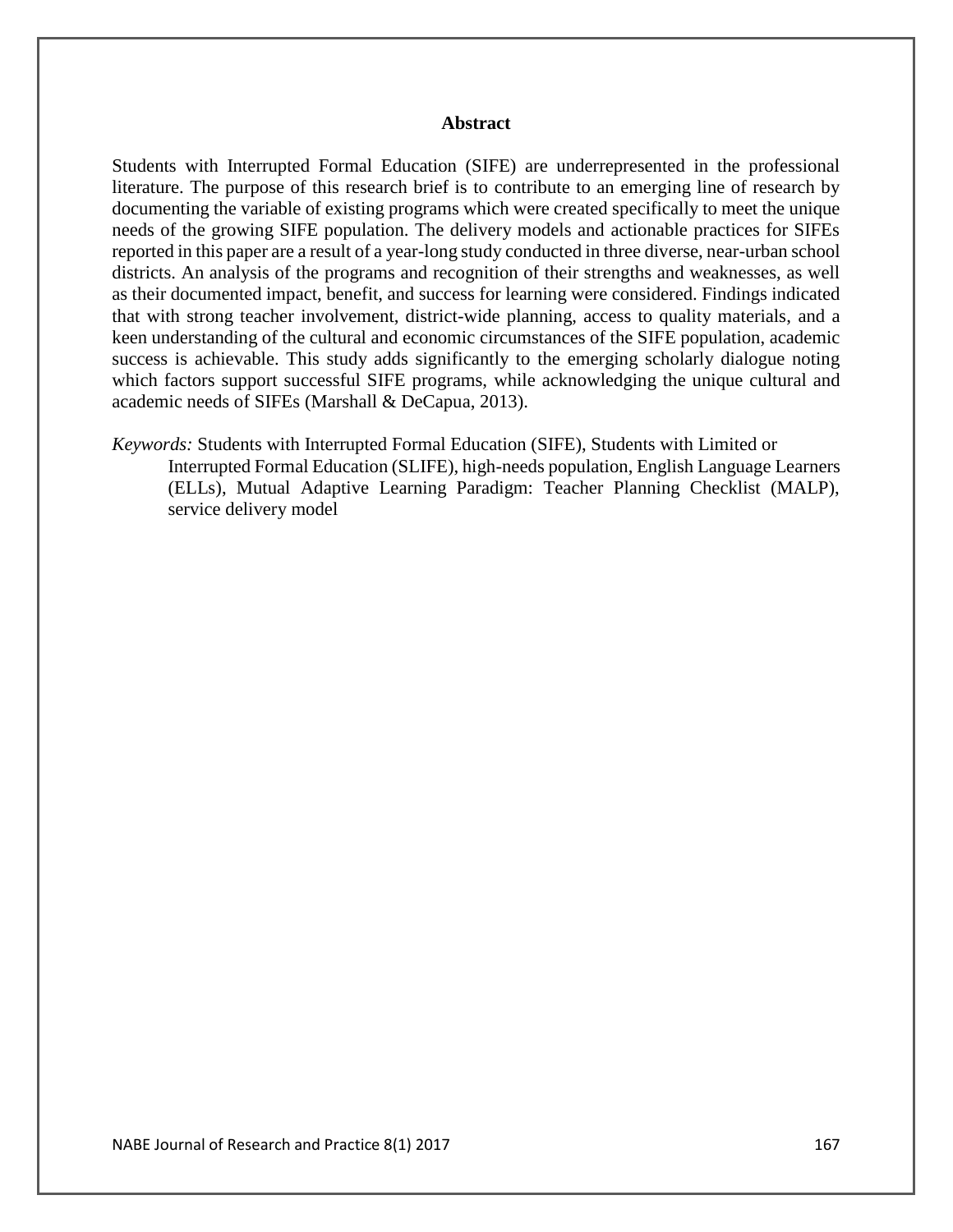#### **Students with Interrupted Formal Education (SIFEs): Actionable Practices**

In a recent report issued by the Advocates for Children of New York (2010), there is clear recognition that in order to increase overall English language learner (ELL) graduation rates, schools must specifically address the needs of the subpopulations of ELLs such as Students with Interrupted Formal Education (SIFEs). In addition, this report calls for extended graduation timelines for SIFEs. With such distinct demands for policy reform, researchers need to investigate effective interventions and educators must come together to discuss innovative initiatives and research-based practices to improve education for Students with Interrupted Formal Education (SIFEs) or Students with Limited or Interrupted Formal Education (SLIFEs) (DeCapua & Marshall, 2011). These students are considered a subgroup of English language learners (ELLs) with a unique set of academic, linguistic, cultural, and socioeconomic challenges as newcomers to the United States. The purpose of the research study is to synthesize features of effective instructional approaches, and service delivery models for SIFEs, which may help them to succeed academically. In turn, such effective practices may place them on the track for graduation and bolster their future employment opportunities.

In response to the overarching concern for the increasing number of SIFE students in a large metropolitan area, this study examined three diverse, near-urban school districts with growing SIFE populations. The primary objective of this study was to document diverse existing actionable practices—designed and implemented in response to the growing SIFE population at the secondary level in select school districts—that may be transferable to other contexts and, as such, may significantly impact school districts around the nation. The three focus areas were to (a) recognize program designs which meet the needs of SIFEs, (b) document successful SIFE programs that may be reproduced in comparable educational settings, and (c) make researchbased, actionable recommendations for educational policy.

#### **Theoretical Foundations and Background**

According to the United States population progression for 2005-2050, close to one in five Americans will be immigrant in 2050; the Latino population will triple in size reaching close to 30% of the U.S. population (Passell & Cohn, 2008). According to the Census Brief 2009: Language Use and English-Speaking Ability, with a record number of 43%, California had the largest percentage non-English speakers. Next listed were New Mexico (35.8%), Texas (34.3%), New York (29%), Nevada and New Jersey in a tie (28.5%), finally Arizona (27.7%) and Florida 26.6%). These statistics translate to an increasing number of school-aged children who are recognized as English Language Learners (ELLs).

Within the ELL population, there are several subgroups including immigrants who are new arrivals to this country, often referred to as newcomers (Constantino & Lavadenz, 1993). Many of these children are placed in schools based on their school transcripts, or lack thereof, and considered students with interrupted formal education or SIFEs (Short & Fitzsimmons, 2007). The SIFE population can be found in urban, suburban, and rural districts (Marshall, DeCapua, & Antolini, 2010). SIFEs or SLIFES may have never participated in any type of schooling before coming to the United States or experienced an interruption in education due to "war, civil unrest, migration, or other factors" (Marshall et al., 2010, p. 50).

Although the literature on ELLs is well established and contains sound recommendations, a variety of service delivery models, and comprehensive instructional designs for teaching and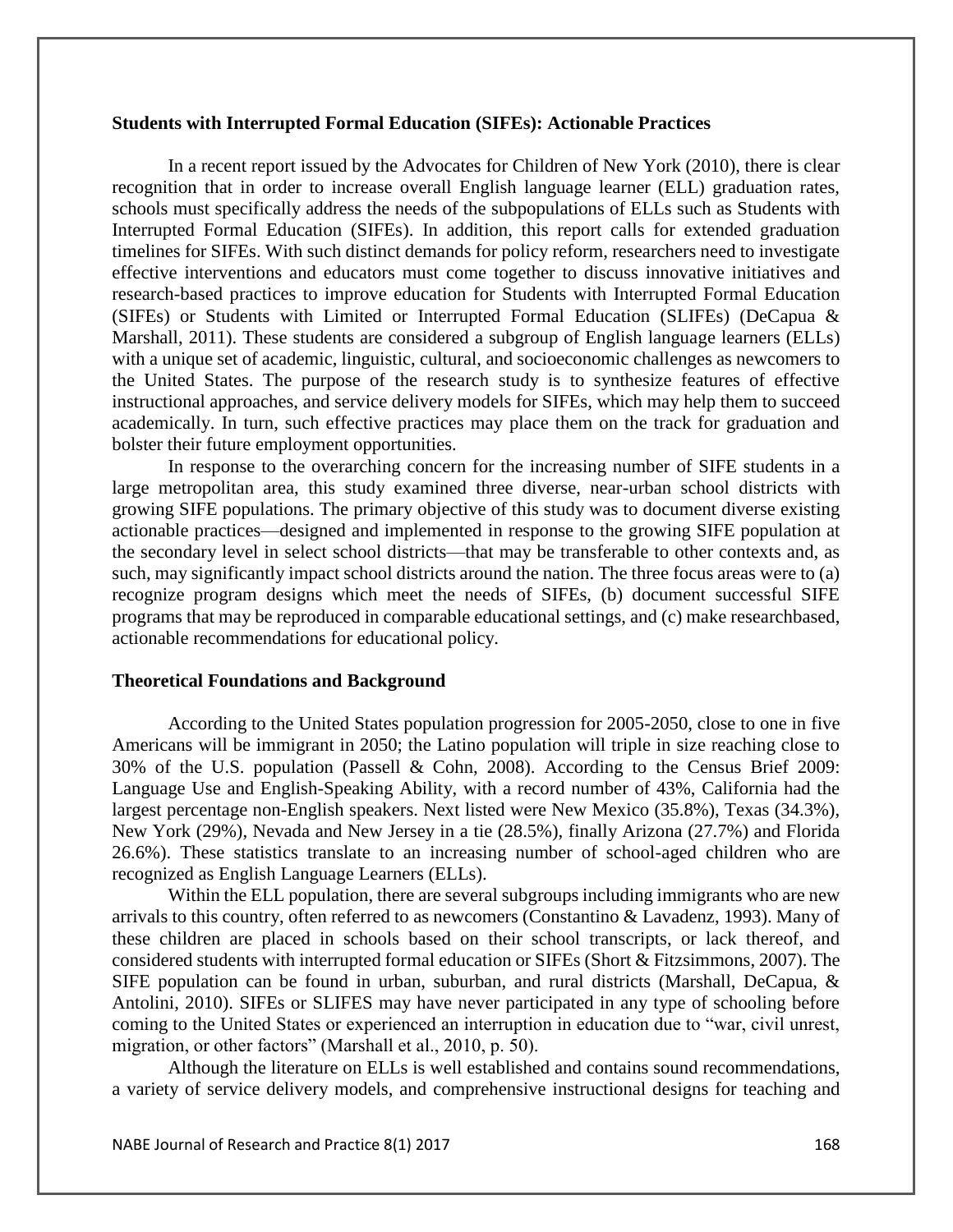learning (Collier & Thomas, 2002; Cummins, 2001; Short & Fitzsimmons, 2007), the same research and recommendations are not currently available for SIFEs. Most state departments of education do not officially recognize or have a category for the learning backgrounds of these children. Additionally, there is limited information about how to best educate these students, facilitate their transition to the U.S. school system, design educational programs to meet their unique needs, and enhance their future employment opportunities.

#### **Methodology**

This research study had a dual focus to explore (a) service delivery models, and (b) instructional practices designed by selected secondary schools with diverse student populations in response to the needs of students with interrupted formal education (SIFE).

The project focused on teachers, teaching assistants, and administrators who work directly with the SIFEs. The on-site research was conducted by two researchers and included classroom observations as well as in-depth interviews of teachers and administrators working with the SIFE populations. An adapted version of the Mutual Adaptive Learning Paradigm: Teacher Planning Checklist (DeCapua & Marshall, 2011) was used as an observational tool. Classroom materials such as student work samples and lesson plans were collected for a documentary analysis. Additionally, participants were asked to share any pertinent documents, such as meeting minutes, letters to teachers or parents about the program, the school's mission statement, curriculum maps or curriculum guides, or other artifacts that document the district's response to the local educational service delivery models for SIFEs. The two research questions were formulated as follows:

- 1. What English as a second language service delivery model(s) have been designed and implemented to address the unique needs of SIFE students in select suburban districts?
- 2. What types of instructional practices are being implemented to support SIFEs' language acquisition, literacy development, academic content attainment, meaningful school participation, and active engagement?

The analysis was conducted at both macro- (institutional) and a micro- (individual) levels. Thus, the research investigation as well as the outcomes of the study were considered from both the broader institutional (school and district) and the narrower, individual perspectives. This dual approach to the research study led to a more robust set of data and more comprehensive conclusions.

#### **Data Sources**

The data sources for this study were comprised of (a) surveys, (b) observations, (c) indepth interviews and, (d) authentic documents subjected to systematic qualitative analysis. In the first phase of the project, the surveys were completed on-line anonymously by both administrators and teaching staff who had previously agreed to participate in the study. The survey contained both multiple choice and open-ended questions. The responses from the 9 administrators represented a 90% participation rate and the response rate from the 12 teachers and 2 teaching assistants was 100%.

In the second stage of the project, the two researchers visited each teacher and conducted on-site observations of the SIFE program in each of the three districts and collected authentic artifacts that were made available for research purposes. The interviews were conducted in middle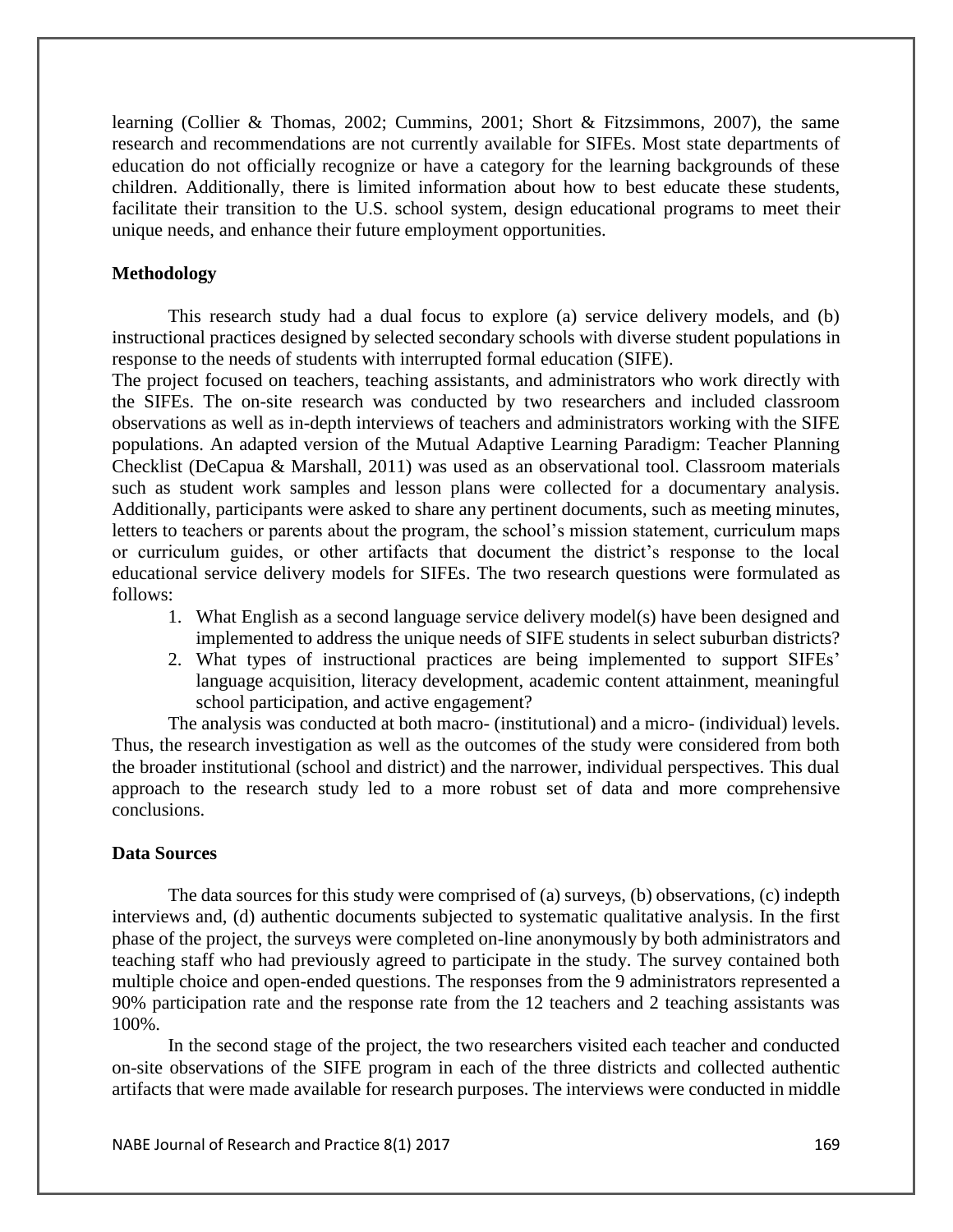school or high school settings with a 100% participation rate. The in-depth interviews were conducted in person or, if needed due to time constraints, by telephone. The questions for the interview were similar to those of the survey in an effort to gain as much empirical data as possible and to triangulate the data sources. Prior to data collection, a pilot study analysis (Babbie, 1973) was used in an effort to fill in "the empirical blanks, noting unexpected developments, and elaborating on them" (p. 213). The questions were piloted and revised based on the critique received from select educators considered experts in working with SIFE populations.

All interviews were digitally or manually recorded, transcribed, and coded using a thematic analysis. The researchers applied a priori coding to the data, according to which "the categories are established prior to the analysis based upon some theory" (Stemler, 2001, para 13). The data coding was accomplished by two researchers and a research assistant to achieve triangulation. The findings were considered from both a macro (institutional) and micro (individual) level. All participants completed release forms and an IRB was granted by the authors' institution of higher education. No students were directly involved in the study.

#### **Results**

The overall findings indicated that with strong teacher involvement, district-wide planning, access to quality materials, and a keen understanding of the cultural and economic circumstances of the SIFE population, academic success is achievable. There were eight themes that emerged from the analysis of the data in response to the two key research questions (four themes for each question): What English as a second language service delivery model(s) have been designed and implemented to address the unique needs of SIFE students in select suburban districts?

• The SIFE service delivery was most successful when it was implemented district-wide with support from the teachers and administration. The strongest programs observed by the researchers brought the SIFE population to a central location which served as the "hub" of learning. This was a plan that supported newcomers and was flexible enough to respond to the transient nature of the adolescent student with interrupted formal education.

• Teachers benefited from "time" and "space" allocated for collaboration and planning.

• The most effective programs had administrators that took both an interest and an active role in program design, including after-school activities. In these SIFE programs, the students flourished. Similarly, guidance counselors, social workers, bus drivers, psychologists and nurses were seen as direct supporters of these students and met in large group meetings to discuss and plan for students of concern.

• The most effective educational practices considered the students' abilities upon arriving in the United States. Programs with built-in English support—prior to placing students in classes with standardized testing—kept the SIFEs enrolled without unfair assessment/ evaluation practices or pressure. Students were given recognition for attendance and participation without earning failing grades.

What types of instructional practices are being implemented to support SIFEs' language acquisition, literacy development, academic content attainment, meaningful school participation and active engagement?

• Effective use of teacher-created, differentiated instructional materials led to enhanced academic language development and content attainment (Gottlieb & Ernst-Slavin, 2014). These strategies were most meaningful as they helped the students master the array of academic language demands necessary to be a successful student.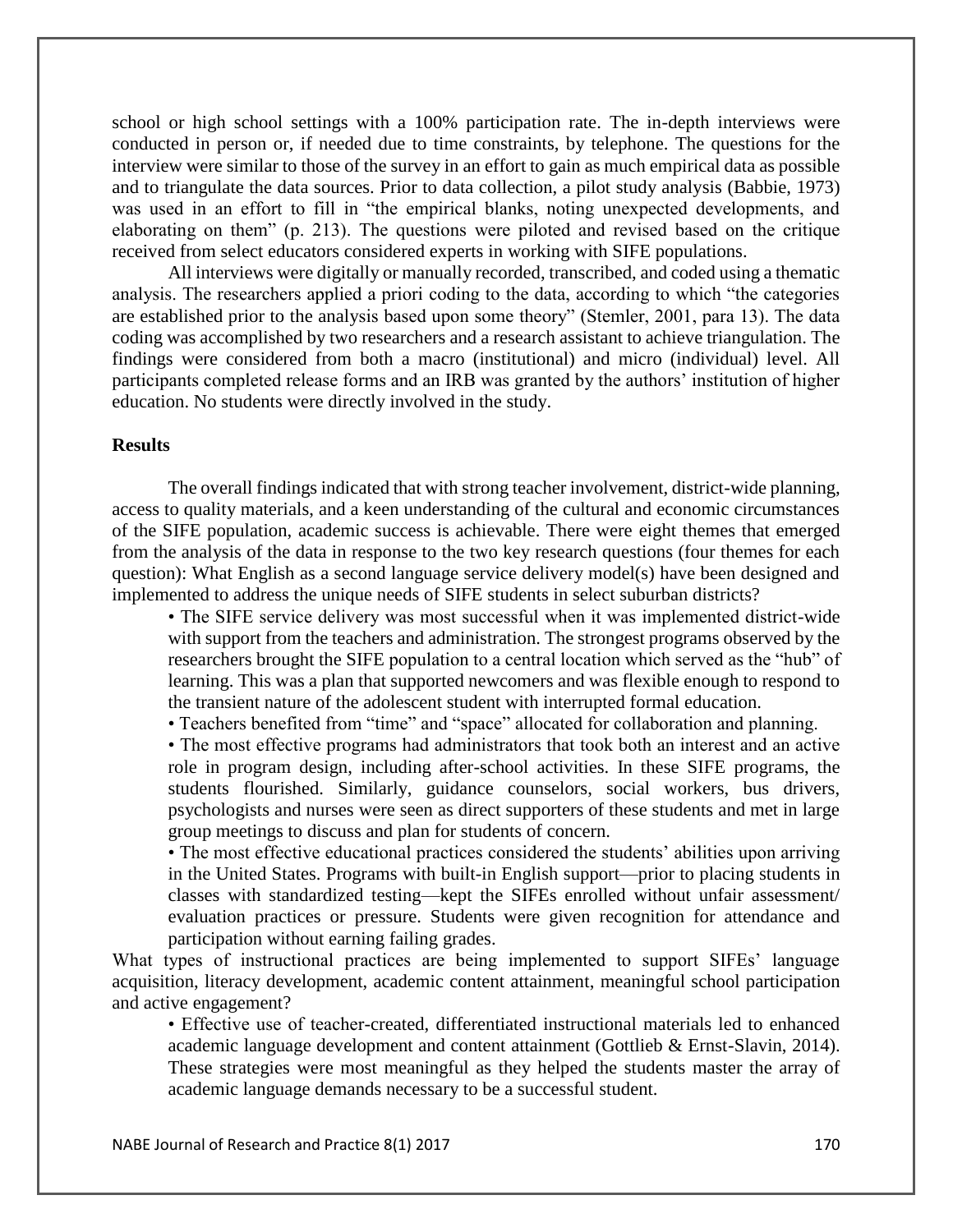• Bilingual support classes with teaching assistants that spoke the native language and worked in small groups showed exceptional success. In fact, the teaching assistants often were found to be the best advocates for the students academically and socially. These relationships often extended to support in terms of balancing work and school. It was in this context that students were able to have extended discussions with turn-and-talk strategies which supported their content learning.

• Scaffolding techniques were systematically integrated; they included (a) visuals (pictures, photos, realia (objects from real life used in classroom instruction), video-clips); (b) graphic supports (graphic organizers, timelines, diagrams, reducing text density); and (c) interaction in English and the L1 (to activate prior knowledge, and to bridge home-, work- , and school-cultures) (Gottlieb, 2006).

• Students' funds of knowledge were valued (Moll, Amanti, Neff, & Gonzalez, 1992). In these instances, SIFEs were recognized as contributors to the school community as documented by the artifacts.

#### **Discussion and Scholarly Significance**

Students with Interrupted Formal Education (SIFE) are underrepresented in the professional literature. Therefore, the purpose of this study was to contribute to the knowledgebase on program design and organization and best instructional practices that specifically target SIFEs. By triangulating our data sources (surveys, observations, interviews, questionnaires, and document analysis) as well as gathering information from multiple research sites, we collected qualitative and quantitative data related to existing programs in a near-urban region.

Each of the three SIFE programs included in the study was created within the local school districts to meet the unique needs of their growing SIFE population. While State Education guidelines were available and were adhered to, variations of program designs and implementation practices indicated local decision making and direct response to district concerns. Here we will discuss the instructional implications of the eight major themes that emerged from our data analysis (See Table 1).

#### **Program Organization and Service Models**

At the institutional (or macro-level), administrators determine how to address the needs of all students, especially those who will not be mainstreamed upon entry. When the school and district leadership agree that SIFEs—as a subgroup of ELLs—are uniquely different from all other at-risk student populations, program design and organization decisions will be based on the set of cultural, socioeconomic, linguistic, and academic characteristics of these youngsters (Cohan  $\&$ Honigsfeld, 2013). Existing ESL and other support services can and should be utilized to serve as the foundation of SIFE programs. Yet, recognizing these learners' lack of, or very limited, basic academic experiences coupled with their need for an accelerated, attainable course of study must lead to a most careful placement of these students and purposeful design of their required creditbearing content courses. Highly qualified teachers who volunteer to teach these youngsters—or are invited to do so based on their track-record with at-risks students—and who receive on-going professional development, peer as well as administrative support are the cornerstone of a SIFE initiative.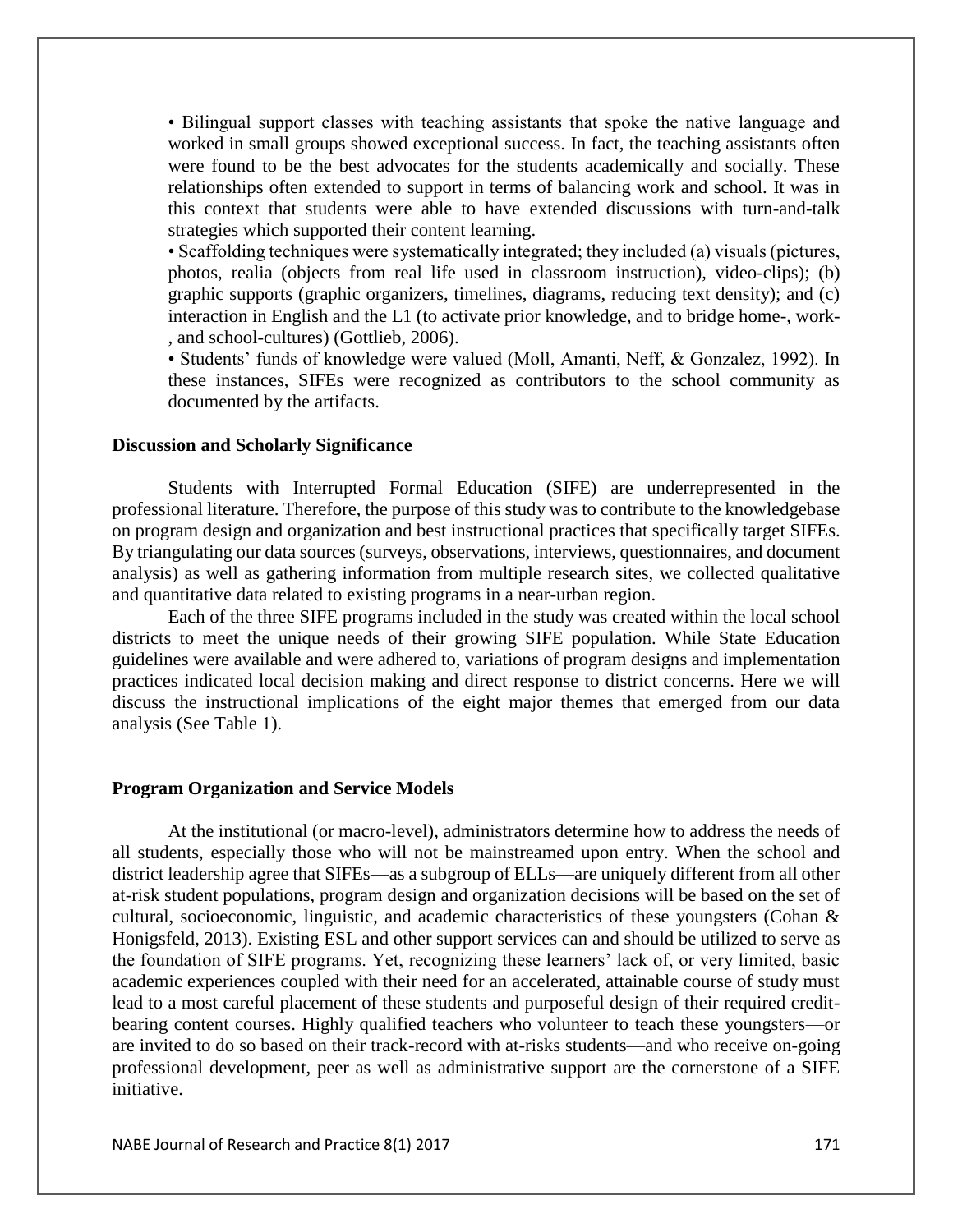#### Table 1

### Major Themes

| <b>Macro-Level Findings</b>                | Micro-Level Findings                             |
|--------------------------------------------|--------------------------------------------------|
| Use of existing ESL and other support      | Importance of teacher<br>competence<br>and       |
| services as foundation for SIFE programs   | professional skill set                           |
| Careful student placement                  | Highly individualized, differentiated approach   |
|                                            | to instruction                                   |
| On-going professional development for      | Comprehensive<br>and<br>consistent<br>assessment |
| teachers of SIFEs                          | practices                                        |
| Collaborative instructional and leadership | Curricular adaptations and accommodations        |
| practices                                  |                                                  |

The involvement of all stakeholders in creating a SIFE program and specifying the service models is beneficial for successful program outcomes. To nurture such high levels of engagement from instructional and non-instructional staff members, administrators, and parents is best achieved through collaborative practices. Collaborative decision-making—rather than top down assignments or lack of specific direction—about program choices and locally determined service delivery options, as well as about the overall curricular goals contribute to the success of the program. The team approach—bringing teachers, guidance counselors, social workers, administrators, and school psychologists together on a regular basis—is strengthened through intentional time allotments for communication about individual students. Additionally, administrative support for teacher collaboration in all phases of the instructional cycle— planning, lesson delivery, assessment, and reflection (Friend & Cook, 2007)—has also been found instrumental in effectively monitoring student progress and meeting program goals.

### **Instructional Practices**

When examining classroom practices specially designed for SIFEs, we noted several micro-level factors that were critical to the success of the program. Since the teacher is responsible for implementing the planned curriculum and for creating the most appropriate sequence of instructional tasks, his or her competence and professional skill set regarding working with SIFEs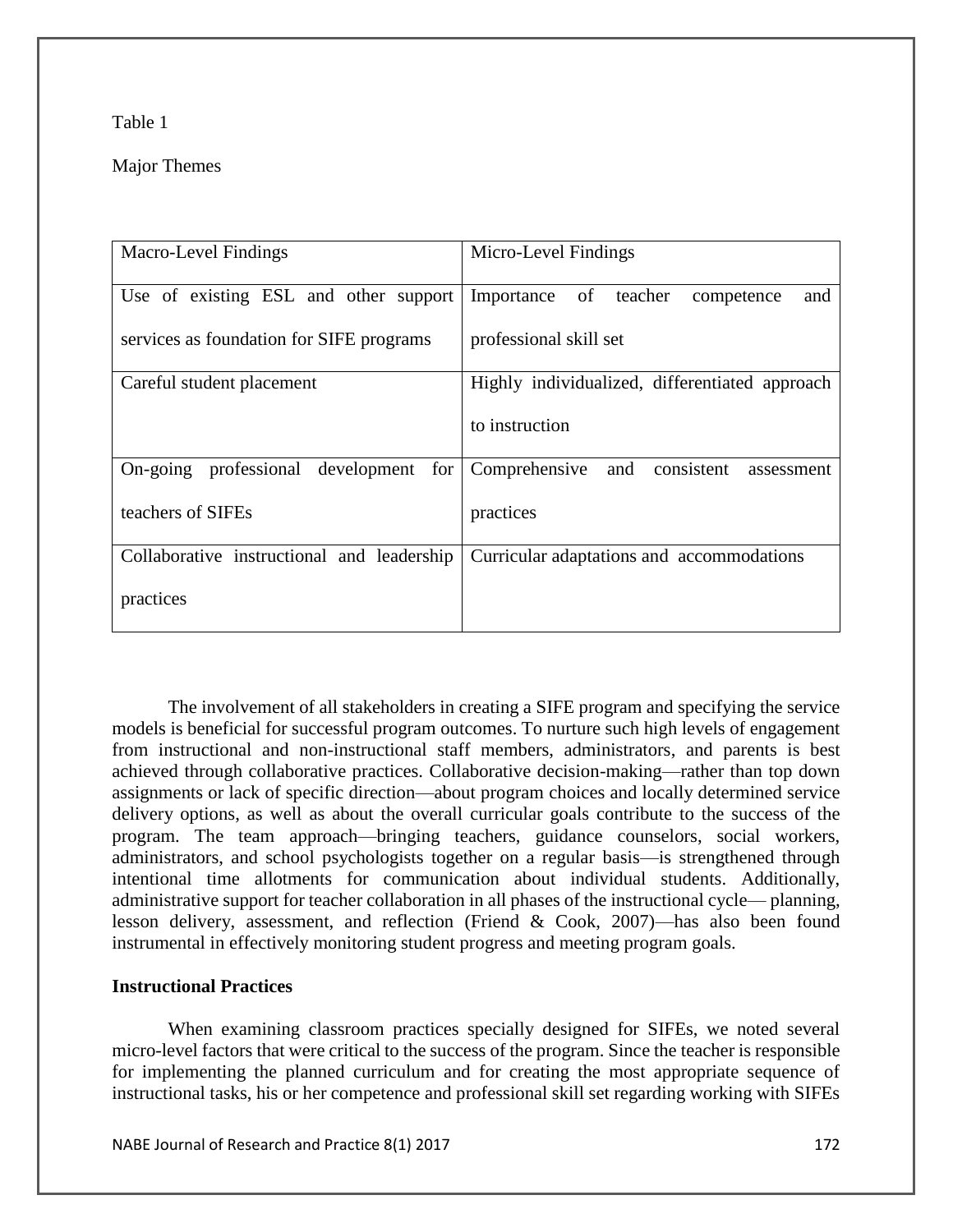makes a considerable difference. Effective teachers of SIFEs recognize that they need to take a highly individualized approach to instruction. They need to establish baseline data to be able to build on students' prior knowledge and skills and then provide on-going formative assessments in order to monitor student progress both in the target language and in the content area. They continuously adjust the taught curriculum to make it age-appropriate and relevant to students' life experiences as well as to the demands of the mainstream content curriculum. They engage their students in personally meaningful, highly motivating, scaffolded and differentiated learning activities that contribute not only to students' progression of learning English and academic content, but ultimately, to their desire to stay in school, graduate, enter the workforce successfully, and leave poverty behind.

#### **Conclusion**

The program organization, service delivery models, and best practices for SIFEs reported in this paper are a result of a year-long study conducted in three diverse school districts. An analysis of the programs and recognition of their strengths and weaknesses, as well as their documented impact, benefit, and success for learning were considered. To this end, this study contributes to the scholarly dialogue as to what macro- and micro-level factors contribute to a successful SIFE program, including program organization and service delivery choices and successful instructional practices.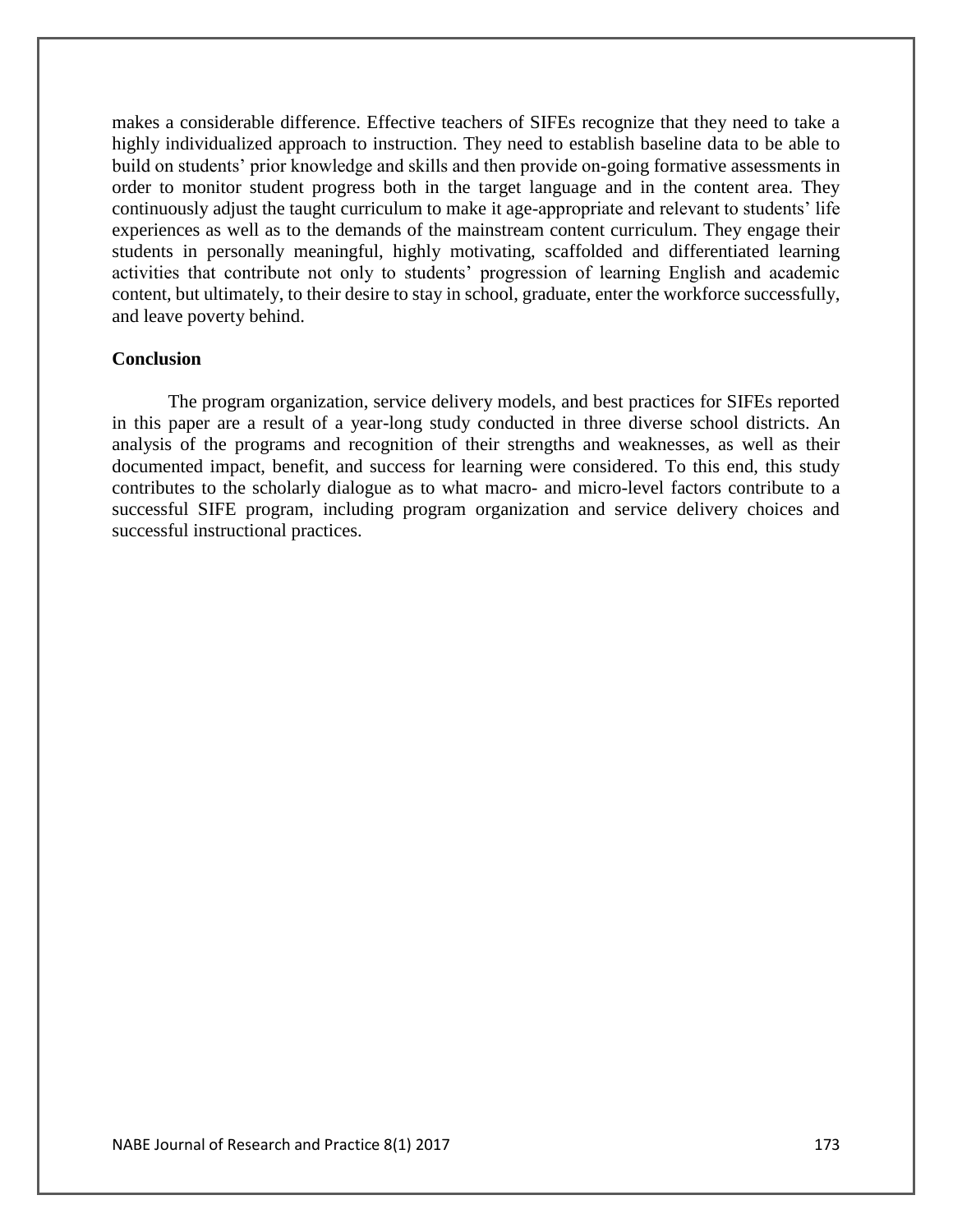#### **References**

Advocates for Children of New York. (2010). Students with interrupted formal education: A challenge for the New York City public schools. Retrieved from: http://www.advocatesforchildren.org/SIFE%20Paper%20final.pdf?pt=1

Babbie, E. R. (1973). Survey research methods. Belmont, CA: Wadsworth.

- Cohan, A., & Honigsfeld, A. (2013). Students with interrupted formal education (SIFEs): Educational practices to break the cycle of poverty. Presentation at the American Educational Research Association, San Francisco, CA, May 1, 2013.
- Collier, V. P., & Thomas, W. P. (2002). Reforming education policies for English learners means better schools for all. The State Education Standard, 3(1), 30–36.
- Constantino, R., & Lavadenz, M. (1993). Newcomer schools: First impressions. Peabody Journal of Education, 69(1), 82-101.
- Cummins, J. (2001). Negotiating identities: Education for empowerment for a diverse society. Los Angeles, CA: California Association for Bilingual Education.
- DeCapua, A., & Marshall, H. W. (2010). Serving ELLs with limited or interrupted education: Intervention that works. TESOL Journal, 1(1), 49-70.
- DeCapua, A., & Marshall, H. W. (2011). Breaking new ground: Teaching students with limited or interrupted formal education in secondary schools. Ann Arbor, MI: University of Michigan Press.
- Gottlieb, M. (2006). Assessing English language learners: Bridges from language proficiency to academic achievement. Thousand Oaks, CA: Corwin.
- Gottlieb, M., & Ernst-Slavin, G. (2014). Academic language in diverse classrooms: Definitions and contexts. Thousand Oaks, CA: Corwin.
- Marshall, H. W., DeCapua, A., & Antolini, C. (2010). Engaging English language learners with limited or interrupted formal education, Educator's Voice, 3, 56-65. Retrieved from https://www.nysut.org/~/media/Files/NYSUT/Resources/2010/May/Educators% 20Voice %203%20Adolescents/educatorsvoice3\_adolescents\_08\_ell2.pdf
- Marshall, H. W., & DeCapua, A. (2013). Making the transition to classroom success: Culturally responsive teaching for struggling second language learners. Ann Arbor, MI: University of Michigan Press.
- Moll, L. C., Amanti, C., Neff, D., & Gonzalez, N. (1992). Funds of knowledge for teaching: Using a qualitative approach to connect homes and classrooms. Theory into Practice, 31, 132-141.